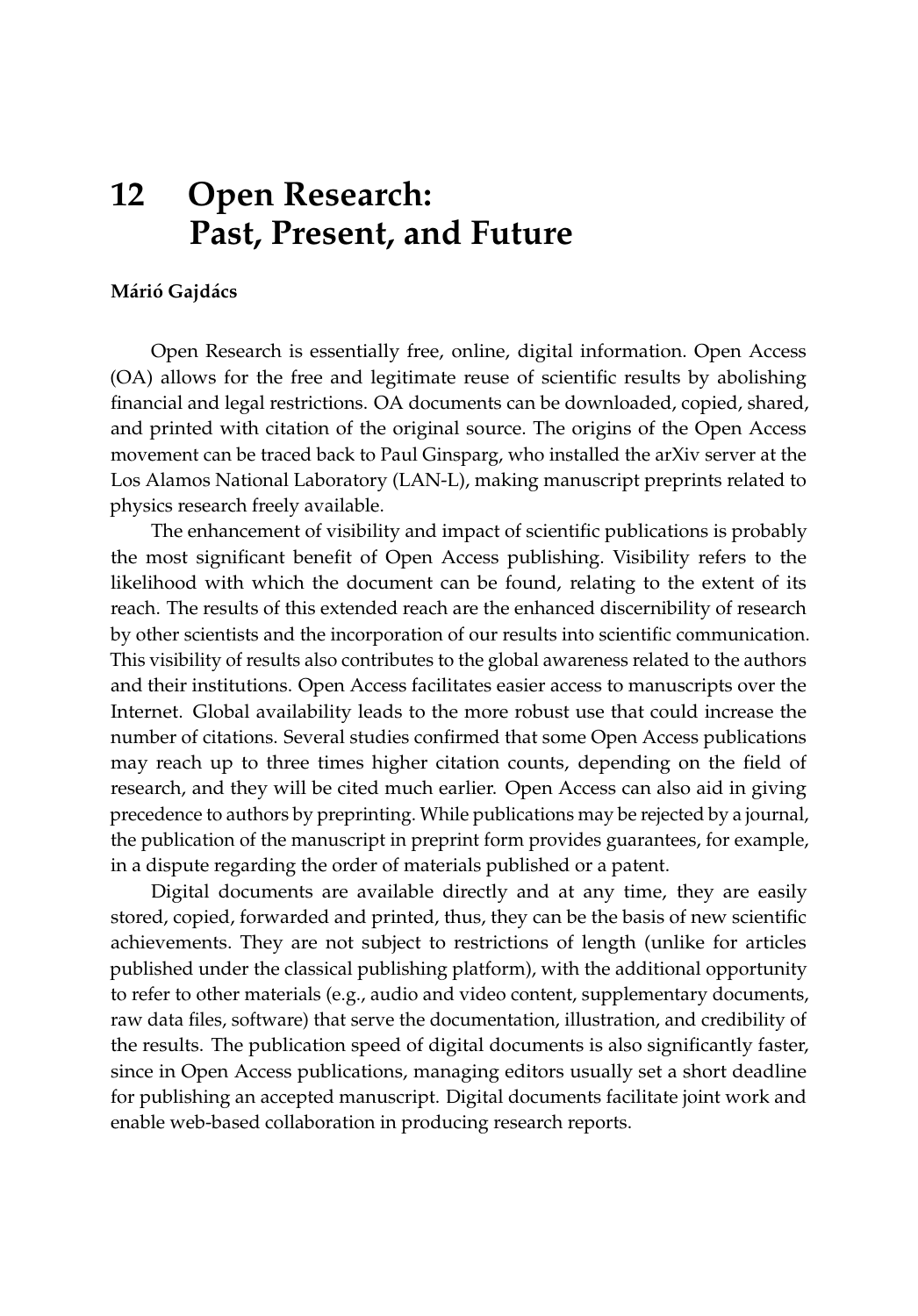Márió Gajdács

Open Access supports the supply of information from a technical perspective—since the opportunity for direct access means that data procurement and related time loss is not an issue anymore—on the other hand, with the increasing number of openly accessible documents, the acquisition of information is simpler, faster and more authentic. Long-term archiving of documents on servers is guaranteed, which is not always the case when sharing research data on personal or institutional websites. The permanent availability of texts is assured by identifiers (such as the Digital Object Identifier system), whose accuracy is independent of the actual storage location of the document.

Since the 'Serials Crisis', there are fewer journals available in university libraries due to the high subscription costs. As a result, libraries are forced to cancel their long-standing subscriptions. For example, the costs of some journals in medicine, science and technology have quadrupled over the past twelve years, while the budget of libraries has remained practically unchanged. Open Access publishing may offer a solution to the resulting lack of information. The results of publicly funded research are freely available to the public to access, and there is no need for the scientific institutions (e.g., universities, National Academies of Sciences) to buy or repurchase them from the journal publishers. Criticism is often heard that the public must fund research three times: scholars paid from public funds perform research and publish, their results are evaluated by scholars in the peer review process, who are also get paid by the public sector, and institutions need to buy from publishers to close this scientific 'communication circle'.

Interconnecting scientific information sources fosters the internationalization of science, and Open Access has a key role in this process. The globally free access to OA content enables less fortunate countries to access relevant and up-to-date scientific information for research purposes, but also for their everyday lives. The Open Access movement helps to overcome the 'digital divide' and contributes to all countries having access to research results in the world's scientific community. Texts written in the national languages continue to play a leading role in the field of humanities and social sciences. However, if a foreign language text is available online for free, there is a growing chance that someone will notice it, even if it doesn't have an abstract in English. The simultaneous international presence of scientific documents leads to an increased chance of collaboration between scientists and accelerates the process of research itself, as authors can receive instant feedback from their respective peers. Open Access also promotes interdisciplinary cooperation, since it allows for scientist to notice current information coming from other areas that they may not encountered in articles published under the classical publishing platform. In an increasingly